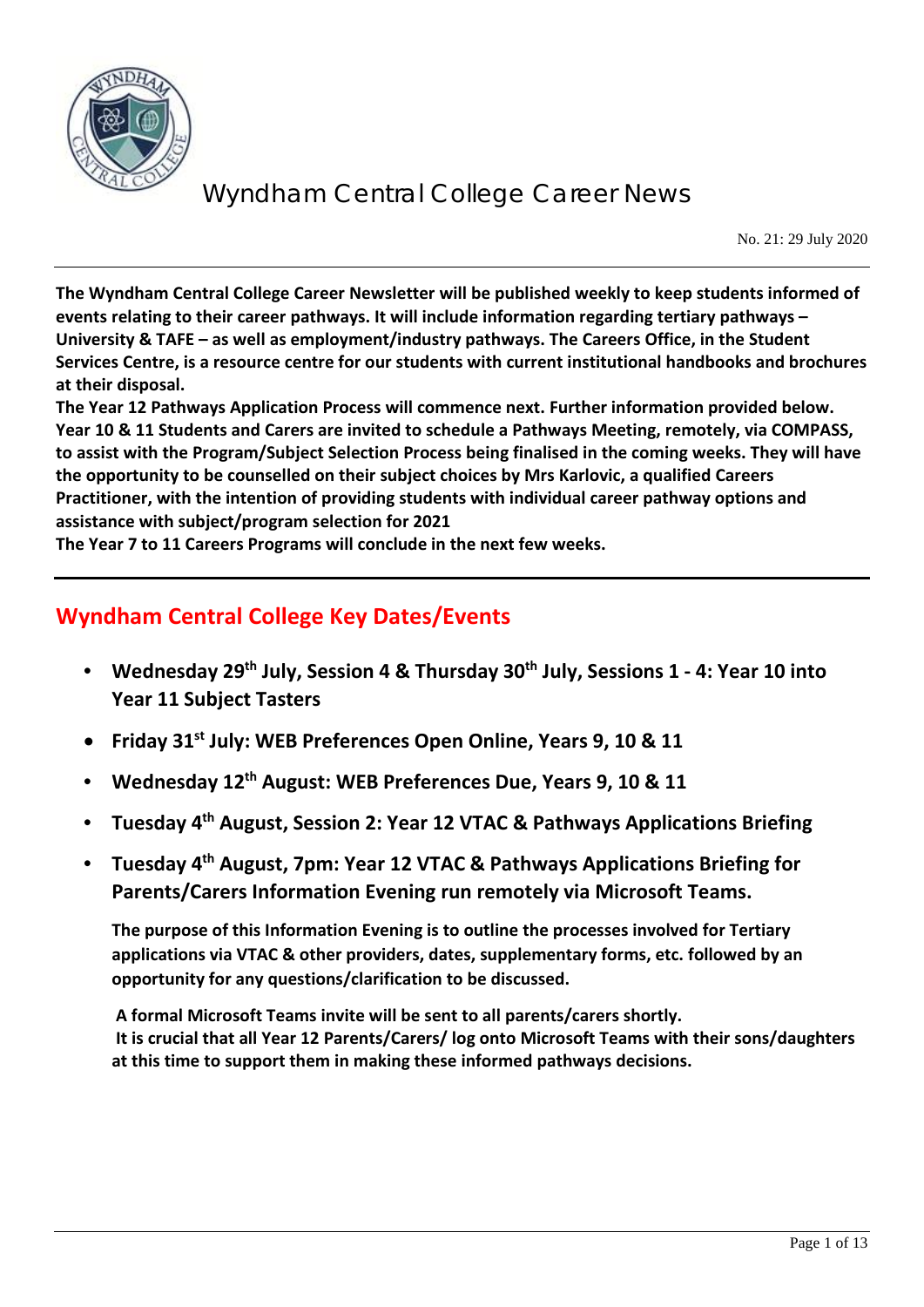

No. 21: 29 July 2020

### **Interested in Working in Theatre, Film or Television?**

Applications are now open, or will be opening soon for the following institutes:

#### **NIDA**

National Institute of Dramatic Arts (NIDA) offers courses in areas such as Acting, Costume Design, Design for Performance, Technical Theatre, Properties and Objects, and Staging. Applications are now open, [www.nida.edu.au](http://www.nida.edu.au/)

### **WAAPA**

Western Australian Academy of Performing Arts (WAAPA) offers courses in areas such as Aboriginal Performance, Acting, Arts Management, Dance, Music, Music Theatre, Performing Arts, and Production and Design. Applications are now open, [www.waapa.ecu.edu.au](http://www.waapa.ecu.edu.au/)

### **Victorian College of the Arts**

Victorian College of the Arts (VCA) offers courses in areas such as Acting & Theatre, Dance, Design & Production, Film & Television, Indigenous Art & Culture, Music Theatre, Visual Art and Writing. Applications will open on Monday 3 August via VTAC,<https://bit.ly/30a6rqN>

Applications for most courses at these institutes will be based on an audition, interview and/or folio. Please take note of key application closing dates and provide all required information with your application.

### **Career and Course Exploration Resources**

### **Bullseye Posters**

You can explore occupations related to your favourite subjects such as English, Mathematics, Food Studies and Art. After you create an account, click on 'explore career bullseyes' and then click on your favourite subjects, [https://myfuture.edu.au](https://myfuture.edu.au/)

### **Course Seeker**

Course Seeker is a fantastic website that enables students to explore university courses for each state in the one website. You can research courses, prerequisites, selection criteria and ATAR profiles for the 2020 intake, [www.courseseeker.edu.au/](http://www.courseseeker.edu.au/)

### **Good Careers Guide**

Students can search over 400 different occupations narrowed down by the field or type of work they would like to do in the future (e.g., helping / advising, creative / artistic). They can also research 'career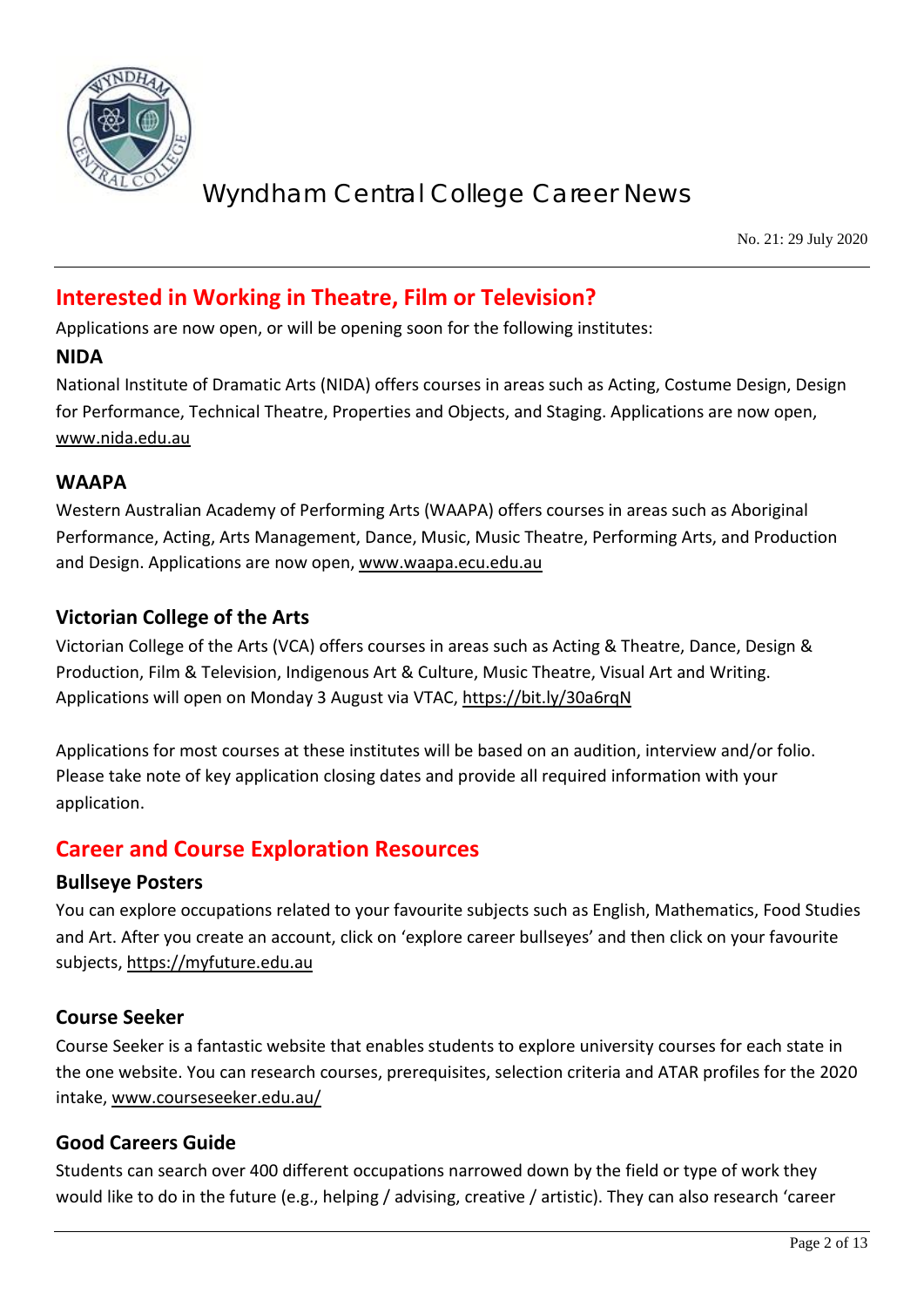

No. 21: 29 July 2020

ladders' and take an aptitude test to assist in narrowing down career ideas, [www.goodcareersguide.com.au/](http://www.goodcareersguide.com.au/)

### **Skillsroad**

Students can explore courses, occupations, and industries. They can also undertake a mini career quiz and research occupations based on their favourite subjects. Students will also be able to work through the new Ready to Reset online program, [www.skillsroad.com.au](http://www.skillsroad.com.au/)

## **Apprenticeships**

### **Schindler Lifts 2021 Apprenticeships**

Applications for electrical apprenticeships close Thursday 30 July. Apprenticeships are offered at Melbourne and Canberra,<https://bit.ly/3hHljm9>

### **Humanities – Scholarship and Global Programs**

If you would love to study a humanities degree and receive a scholarship, paid industry experience, or funded overseas immersion program, you may like to explore the following four university degree options.

### **Bachelor of Arts (Western Civilisation), Australian Catholic University**

Based at North Sydney Campus, this liberal arts degree will give ambitious students a deep understanding of western literature, philosophy, art, politics, religion, science and history, and how these help us to understand our world and the dialogue between cultures.

The Ramsay Centre is funding 30 scholarships valued at \$30,000 per year (\$90,000 total) across the duration of the degree. Applications are now open for the 2021 intake,<https://bit.ly/3f7vKO6>

### **Bachelor of Arts (Professional), Swinburne University**

This course offers 18 majors, 28 co-majors from other faculties and 42 minors. Students are guaranteed one-year of paid industry experience as part of the degree, and it will take 4-years full time to complete the course.

Applicants will need to achieve an ATAR of approximately 80 to be considered for admission. This could rise for the 2021 intake,<http://bit.ly/1UTb3pZ>

### **International Sustainability Experience, La Trobe University**

All students studying a humanities degree at La Trobe are eligible to apply for the unique International Sustainability Experience program. Successful applicants will receive a funded two-week overseas experience located in the Asia Pacific region.

Eligible degrees include Bachelor of Arts, Bachelor of Media and Communication, Bachelor of International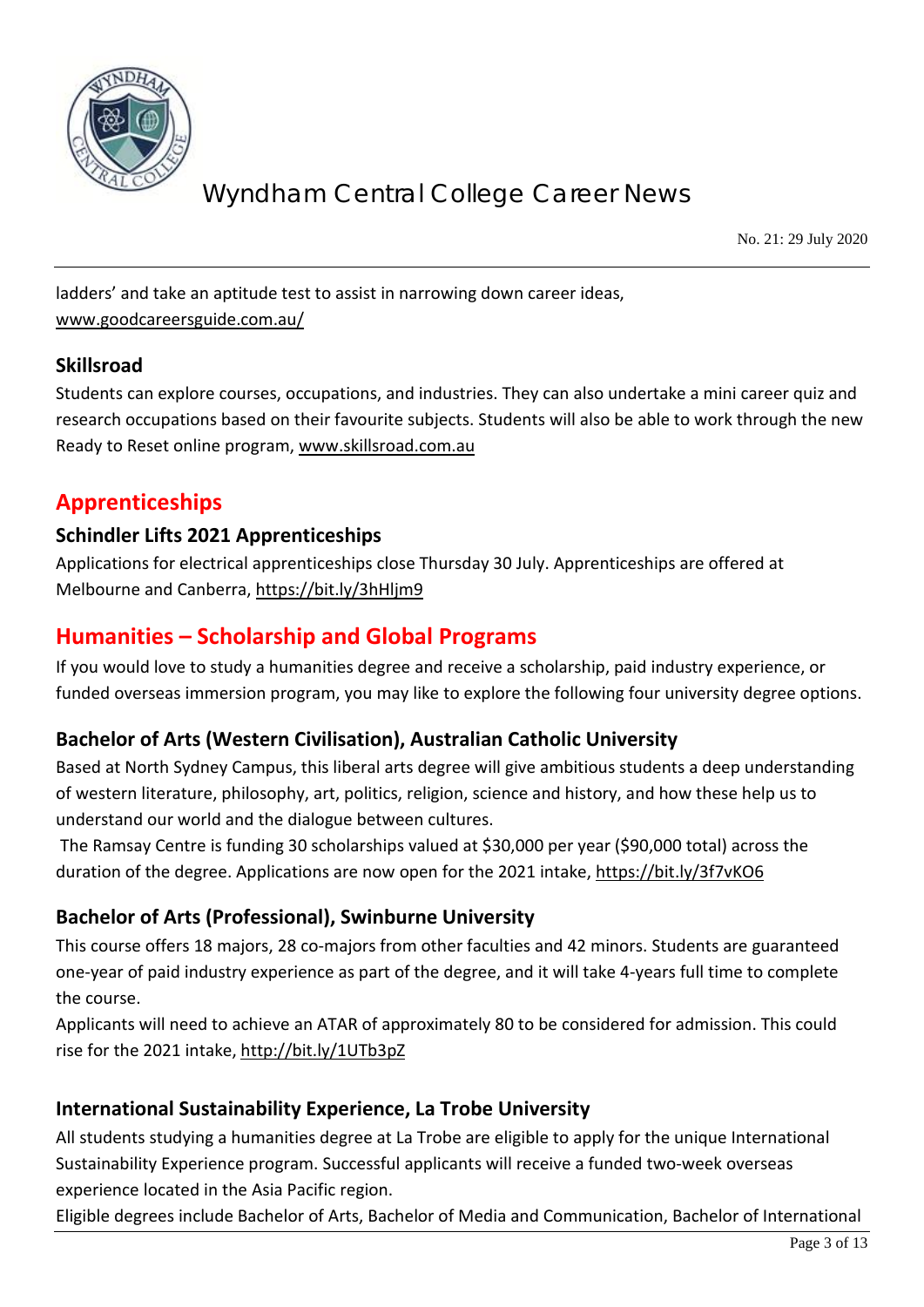

No. 21: 29 July 2020

Relations, Bachelor of Language and Linguistics etc.,<http://bit.ly/3d1uEni>

### **Global Immersion Guarantee, Monash University**

The Monash Global Immersion Guarantee (GIG) provides a guaranteed two-week overseas study experience for all first year Bachelor of Arts and Bachelor of Global Studies students, with the cost of airfares, accommodation and local travel covered as part of the program. Students will study the impact of the global movement of people and goods on environmental sustainability. For information, visit<https://bit.ly/37ThuFk>

## **Virtual Open Days – Victoria & Tasmania**

Have you registered for open days yet? Many institutes are offering prizes and cash incentives to students who sign up for and attend their virtual open day. Open days start in early August.

### **Australian Catholic University**

Saturday 29 August Saturday 5 & 12 September <https://bit.ly/2P3hvy0>

### **Monash University**

29, 30, 31 August <https://bit.ly/2aVcXJc>

### **La Trobe University**

Sunday 2 & 23 August <https://bit.ly/2HDNdi6>

### **RMIT University**

8 & 9 August <https://bit.ly/2QcYDgW>

## **Deakin University**

Sunday 16 August <https://bit.ly/2LEkXR0>

### **Swinburne University**

Wednesday 12 August <https://bit.ly/2KKiQHQ>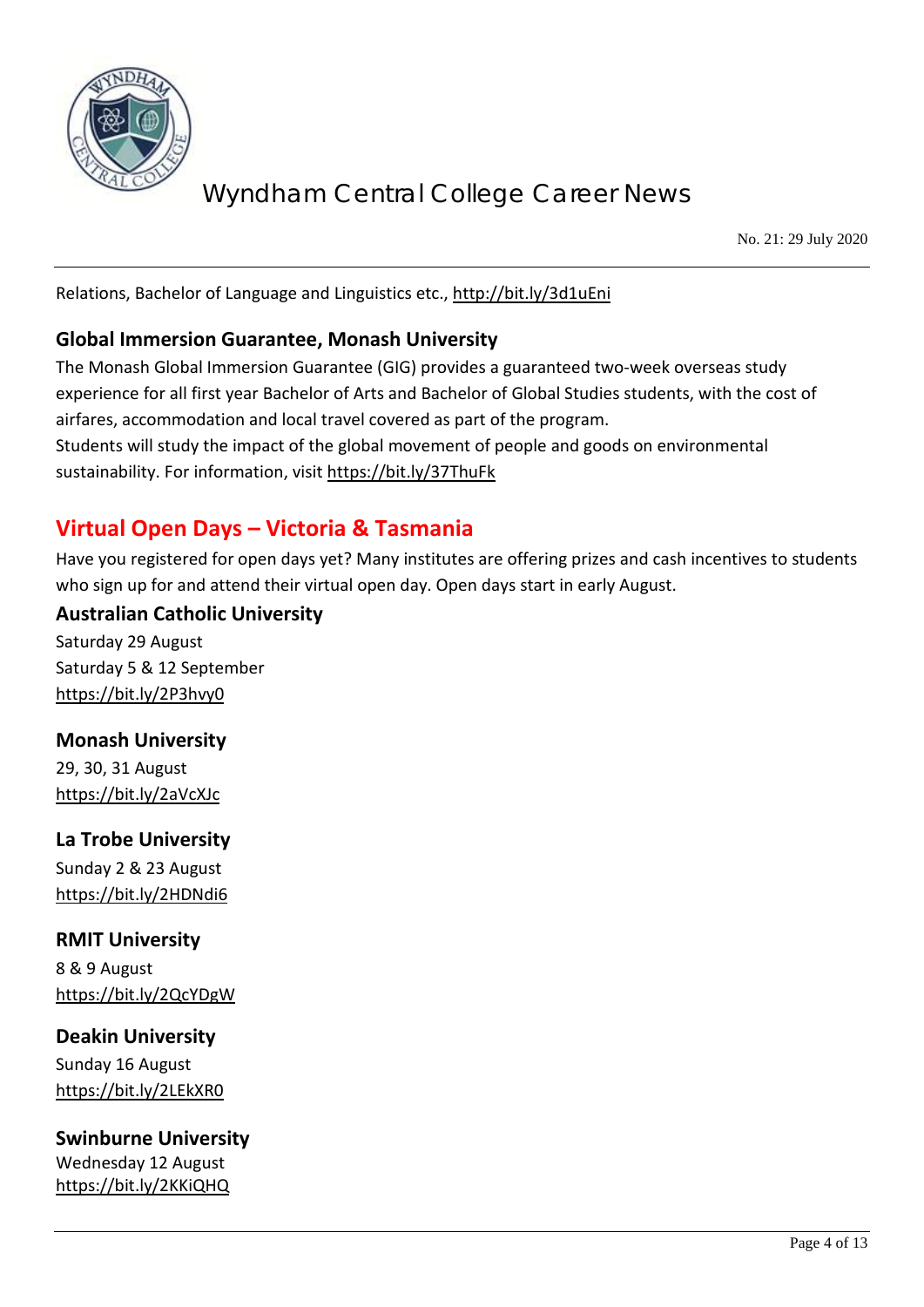

No. 21: 29 July 2020

**Victoria University** Sunday 29 August <https://bit.ly/2IYeXkZ>

**Federation University** Sunday 16 August

<https://bit.ly/2bpachS>

**The University of Melbourne** 5 – 8 September

<https://bit.ly/2vI0pgx>

**Charles Sturt University** Saturday 6 September (Albury-Wodonga) <https://bit.ly/2GmQV1b>

**CQ University**

Saturday 1 & 15 August <https://bit.ly/2WkBy2k>

**Torrens University** Tuesday 11 August <https://bit.ly/2I7pY0s>

**University of Tasmania** 25, 28, 30 August <https://bit.ly/2WEj0cM>

## **University Applications**

### **Tertiary Admission Centres**

On Monday 3 August, Year 12 students will be able to start their Victorian university applications, special consideration and scholarship applications via the Victorian Tertiary Admissions Centre, [www.vtac.edu.au](http://www.vtac.edu.au/)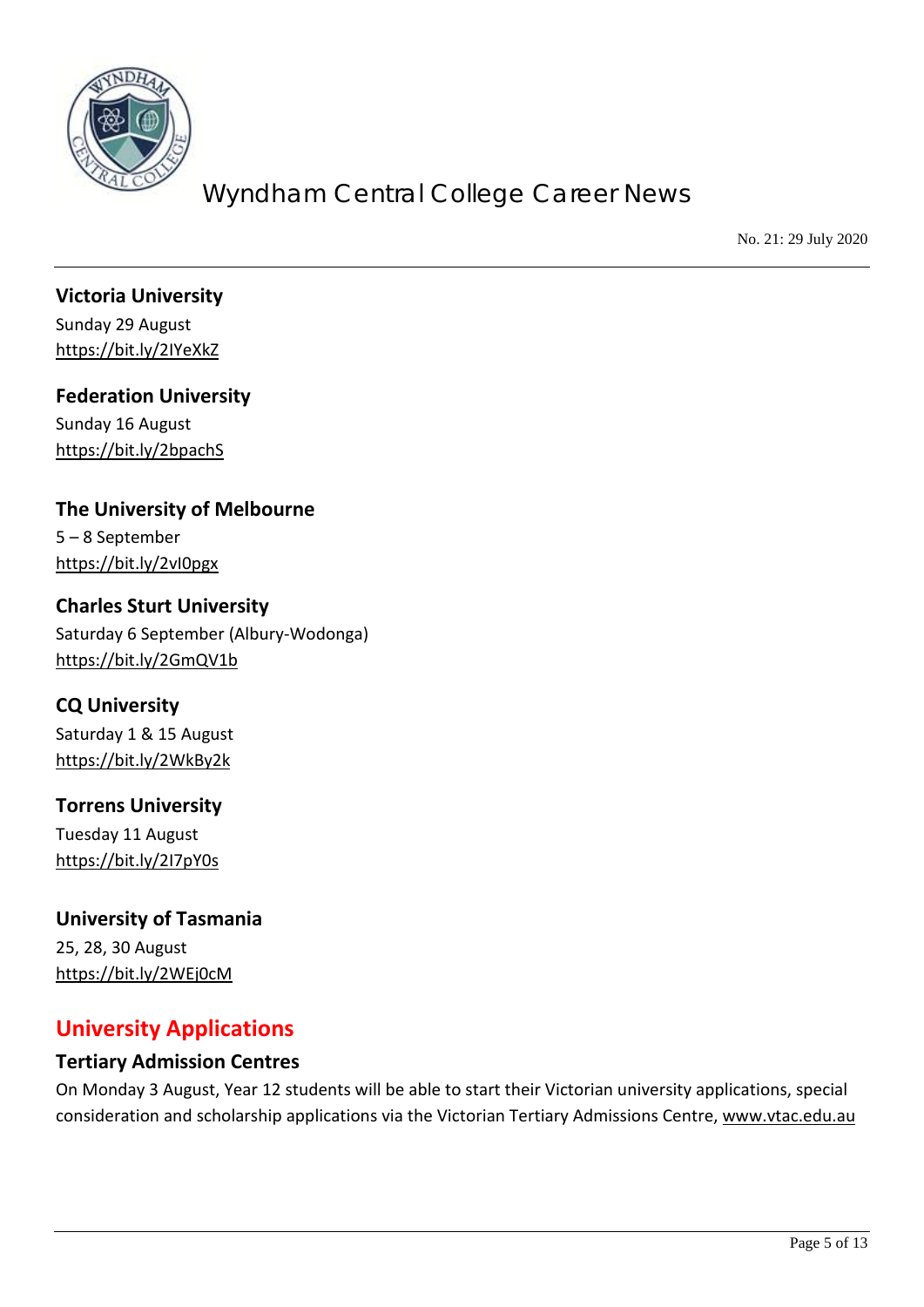

No. 21: 29 July 2020

NSW students can apply for NSW and Canberra courses now, and Victorian students will be able to start their course applications, special consideration and scholarship applications on Saturday 1 August via the Universities Admissions Centre, [www.uac.edu.au](http://www.uac.edu.au/)

## **Year 12 Tertiary Dates - Victoria**

### **August**

|                                                                                                                               | Early entry programs are now open for: |                        |
|-------------------------------------------------------------------------------------------------------------------------------|----------------------------------------|------------------------|
| Victoria<br>University                                                                                                        | <b>VU Guaranteed</b>                   | https://bit.ly/2whSd6P |
| Australian<br>Catholic<br>University (ACU)                                                                                    | Community<br>Achiever Program          | https://bit.ly/2tb5Y60 |
|                                                                                                                               | Passion for<br><b>Business</b>         | https://bit.ly/2I2Ve2j |
|                                                                                                                               | Passion for Law                        | https://bit.ly/2Uk0TYC |
| La Trobe<br>University                                                                                                        | Aspire                                 | https://bit.ly/2KdjGN1 |
|                                                                                                                               | Achieve at La<br>Trobe                 | https://bit.ly/2BiNfgP |
|                                                                                                                               | Prepare for La<br>Trobe                | https://bit.ly/3hlXTTa |
| <b>Charles Sturt</b>                                                                                                          | <b>Charles Sturt</b>                   | https://bit.ly/201U244 |
| University                                                                                                                    | Advantage                              |                        |
| <b>University Applications - VTAC</b>                                                                                         |                                        |                        |
| Victorian Tertiary Admission Centre (VTAC) applications open for<br>undergraduate courses, scholarships, Special Entry Access |                                        |                        |
| Schemes (SEAS) etc., www.vtac.edu.au/                                                                                         |                                        |                        |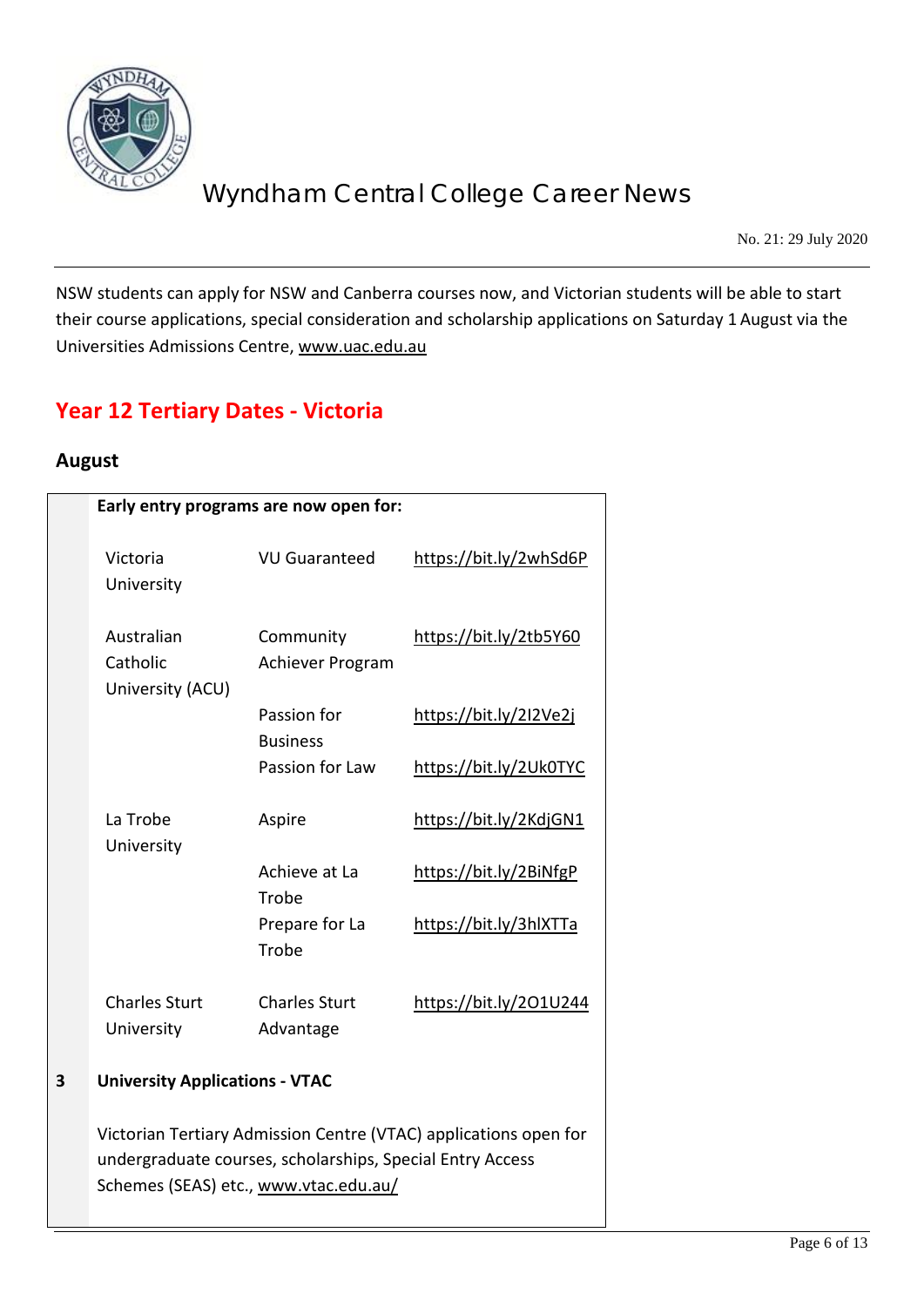

No. 21: 29 July 2020

| 3  | Early/Guaranteed Admission Applications Open For:                   |                      |                        |
|----|---------------------------------------------------------------------|----------------------|------------------------|
|    |                                                                     |                      |                        |
|    | RMIT                                                                | <b>SNAP</b>          | http://bit.ly/2vAPiVT  |
|    | University of                                                       | Access               | https://bit.ly/2gBAqPD |
|    | Melbourne                                                           | Melbourne            |                        |
|    | Monash                                                              | Monash               | https://bit.ly/2x5nwBC |
|    | University                                                          | Guarantee            |                        |
|    | <b>ACU</b>                                                          | <b>ACU Guarantee</b> | https://bit.ly/38PiLiA |
|    | Swinburne                                                           | Early Entry          | https://bit.ly/2WiPub5 |
|    | University                                                          |                      |                        |
|    |                                                                     |                      |                        |
| 12 | <b>Early Entry</b>                                                  |                      |                        |
|    |                                                                     |                      |                        |
|    | Applications close for ACU Community Achievers Program,             |                      |                        |
|    | Melbourne campus                                                    |                      |                        |
|    |                                                                     |                      |                        |
| 31 | <b>Early Entry</b>                                                  |                      |                        |
|    |                                                                     |                      |                        |
|    | Applications close for La Trobe University Aspire and Charles Sturt |                      |                        |
|    | University Advantage                                                |                      |                        |
|    |                                                                     |                      |                        |

## **September**

| $\overline{2}$ | <b>Early Entry</b>                                                                |
|----------------|-----------------------------------------------------------------------------------|
|                | Applications close for ACU Community Achievers Program,<br><b>Ballarat campus</b> |
| 25             | <b>Early Entry</b>                                                                |
|                | Applications close for ACU Guarantee                                              |
| 30             | <b>VTAC</b>                                                                       |
|                | Timely applications close for undergraduate courses.                              |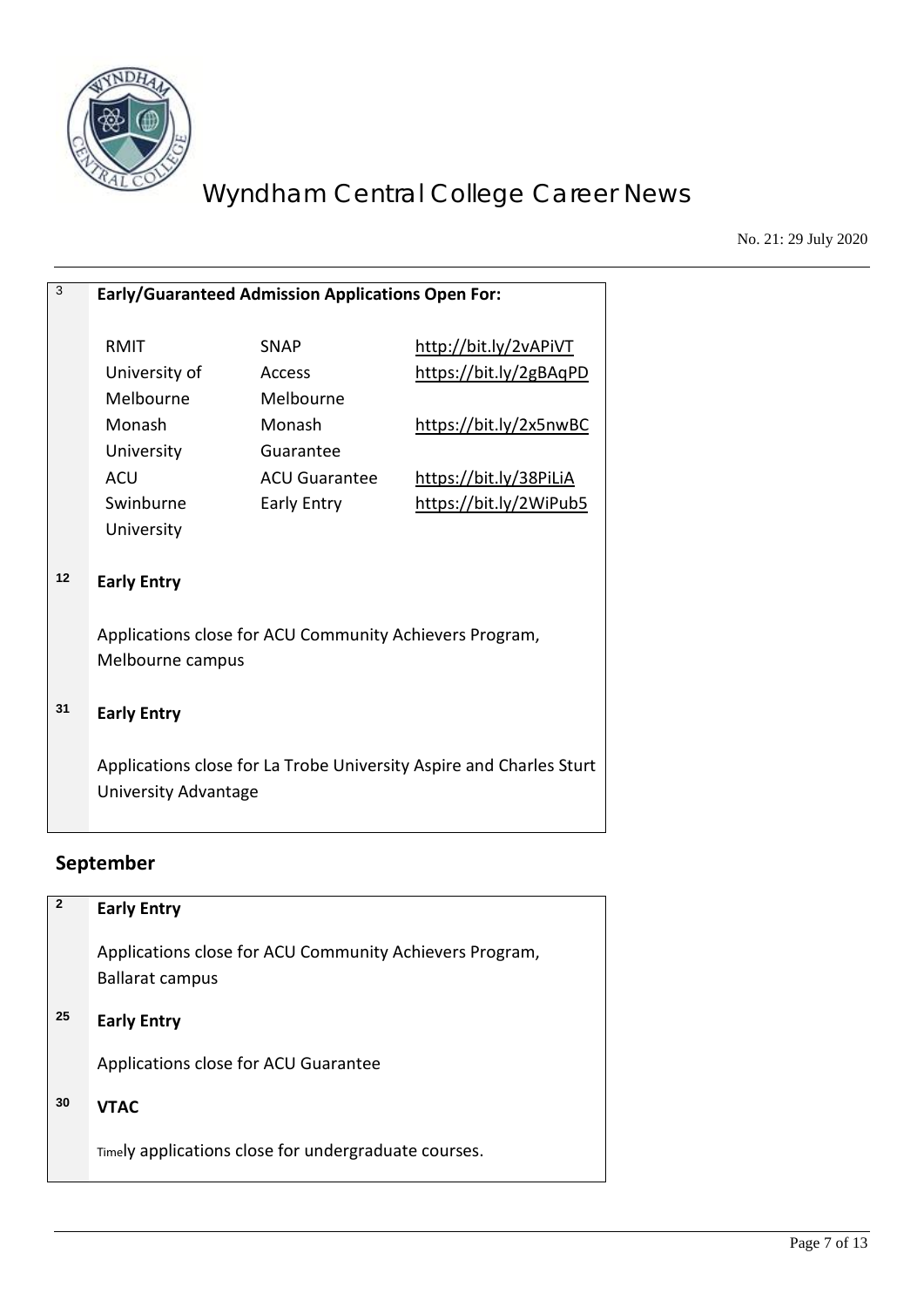

No. 21: 29 July 2020

### **October**

| 9 | <b>Early/Guaranteed Entry Applications Close For</b>                           |  |
|---|--------------------------------------------------------------------------------|--|
|   | Victoria University<br>п                                                       |  |
|   | University of Melbourne<br>п<br>RMIT                                           |  |
|   | <b>Monash University</b><br>п                                                  |  |
| 9 | <b>VTAC</b>                                                                    |  |
|   | Applications close for Special Entry Access Schemes (SEAS) and<br>Scholarships |  |

### **Early Admission Programs**

Year 12 students – please ensure you complete your early admission applications on time (if relevant). August closing dates for some early admission programs include:

### **Australian Catholic University**

Aspire Program (Melbourne campus) Wednesday 12 August[, http://bit.ly/395WfS9](http://bit.ly/395WfS9)

### **University of Wollongong**

Early Entry Friday 14 August,<https://bit.ly/2wvqljF>

### **Swinburne University**

Early Entry Program 28 August (Round 1),<https://bit.ly/2WiPub5>

### **La Trobe University**

Aspire Program Monday 31 August[, http://bit.ly/2v9WOLN](http://bit.ly/2v9WOLN)

### **Charles Sturt University**

Charles Sturt Advantage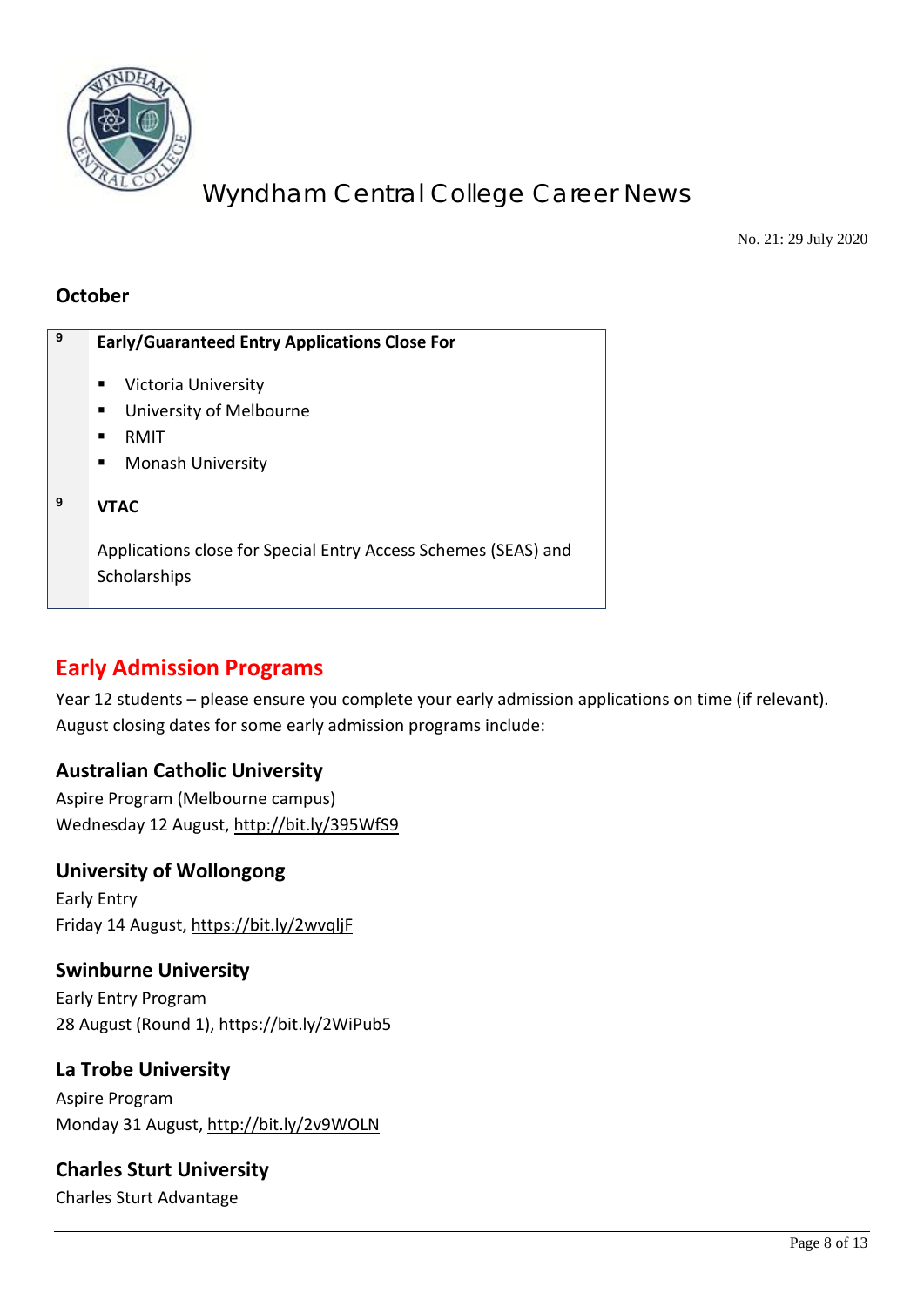

No. 21: 29 July 2020

Monday 31 August[, https://bit.ly/2UmOlgT](https://bit.ly/2UmOlgT)

## **Upcoming Virtual Events and Recorded Webinars**

### **Discover Deakin Seminars**

Deakin University is running the following online information sessions for prospective students in July:

29 Psychology

30 Health Sciences

Information and RSVP - <https://bit.ly/2YIZXi5>

### **Monash University – Online Information Seminars**

Monash is running the following online seminars for prospective students:

#### **July**

| 29 | Careers in the health    |
|----|--------------------------|
|    | sector                   |
| 30 | Occupational Therapy and |
|    | Paramedicine             |

#### **August**

- 12 Engineering
- 13 Music
- 19 Information Technology
- 20 Science
- 26 Debate: autonomous cars are better than human drivers 27 Law
- 

### **Inside Monash Seminars - recorded webinars**

You can watch recorded webinars from past seminars at any time at this link<https://bit.ly/2LaE3fA> Examples include:

- Be the designer the world needs
- Study fine art and art curating
- Shape the future as an architect of change
- Business with a global perspective
- Medicine admissions and biomedical science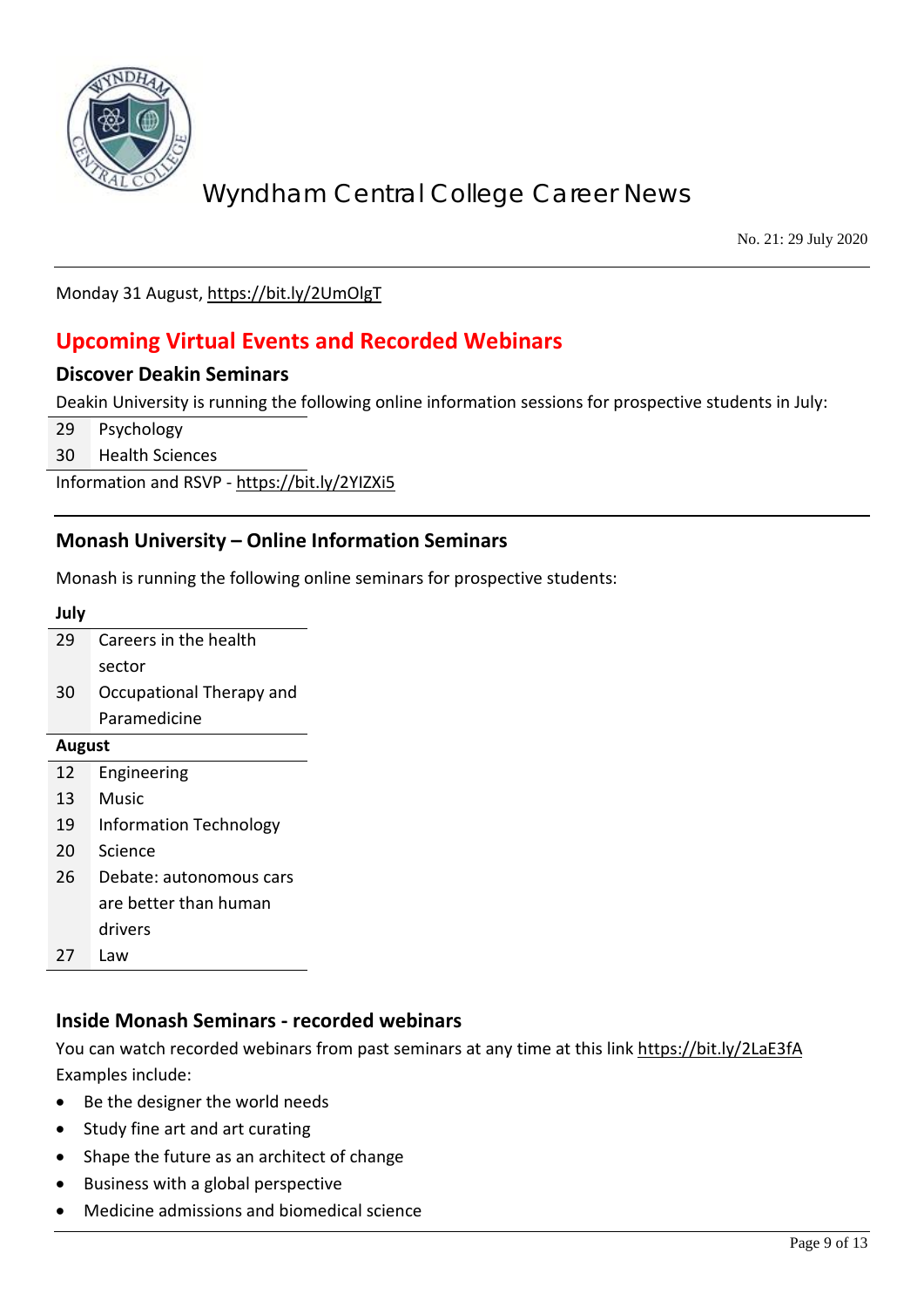

No. 21: 29 July 2020

• Why study pharmacy or pharmaceutical science?

### **Resources Engineering Information webinar**

Resources Engineering at Monash covers both Mining and Renewable Energy. Monash is proud to be a world leader in these areas, ranking 7th globally for both Mining and Mineral Engineering and Affordable and Clean Energy. If you are passionate about providing the power and raw materials necessary for modern life and work in a role vital to the economy and the planet, join us to find out more.

Date and time: Thursday July 30, 5-6pm RSVP:<http://bit.ly/39TAogR>

### **Australian Catholic University – Talk With Industry Series**

You can watch recorded webinars at any time focused on the following course areas:

- Exercise Science and Physiotherapy
- Business and IT
- Law
- Nursing, Midwifery and Paramedicine
- Occupational Therapy and Speech Pathology

You can also watch a talk with Arts graduates on 18 August.

Visit - <https://bit.ly/2XwbkYr>

### **The University of Melbourne**

#### **Meet Melbourne Live**

You can watch recorded webinars at any time focussed on the following course areas:

- Agriculture & Food Science
- Health
- Law
- Architecture, Building, Planning & Design
- **Science**
- **Engineering**
- Visual & Performing Arts
- **Music**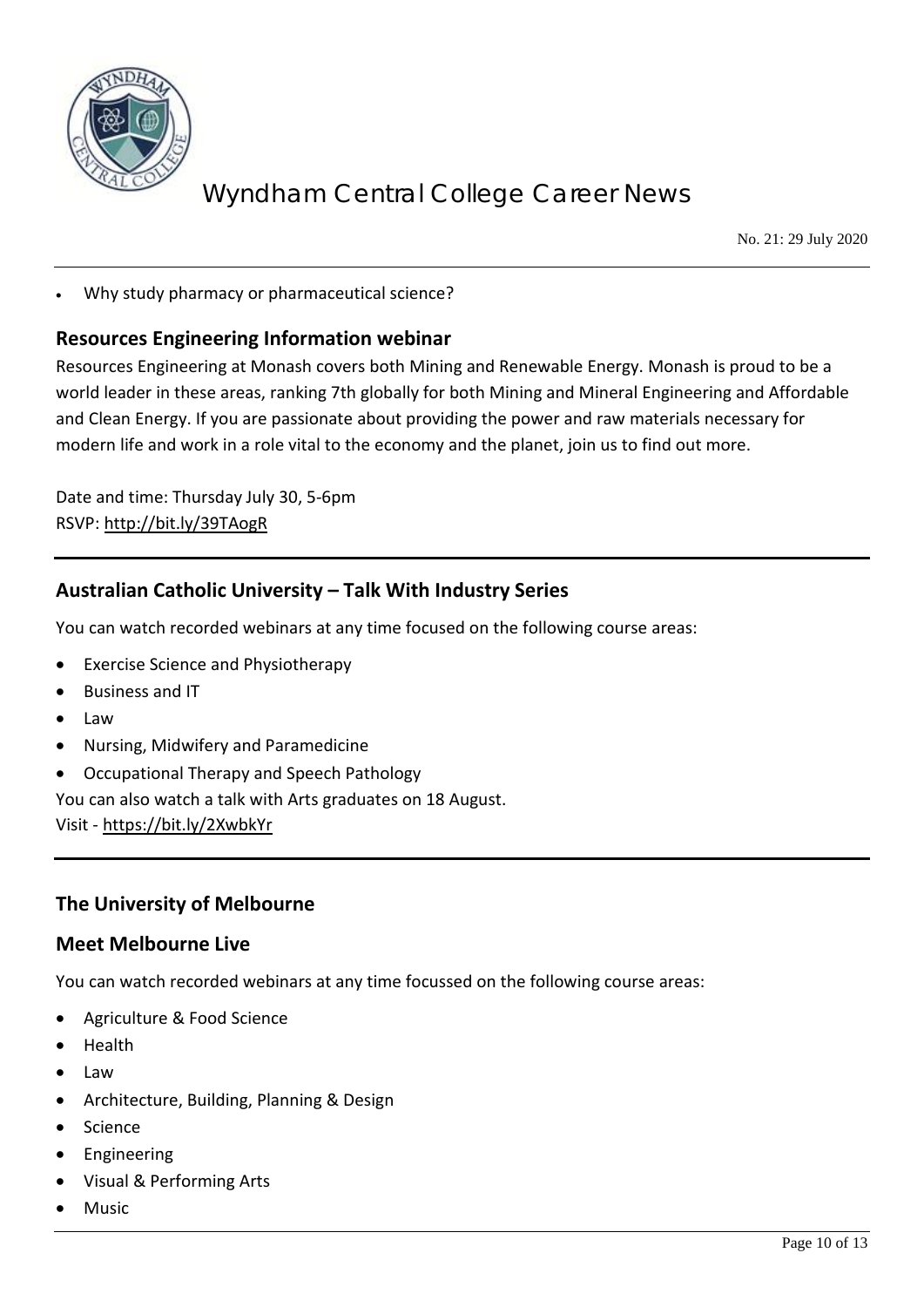

No. 21: 29 July 2020

- **Education**
- Veterinary Medicine
- Commerce
- IT & Computer Science

You can watch the webinars by visiting<http://bit.ly/2TJWmxa>

#### **Bite Sized Lectures**

Watch lectures from University of Melbourne lecturers at<https://bit.ly/3g1DZwn>

### **Careers in Engineering Webinar**

Join Careers with STEM co-founder and journalist Heather Catchpole in an interactive careers webinar as we speed test the latest edition of Careers with STEM: Engineering. Meet engineers working on fascinating challenges and learn about how they got involved in their exciting careers

Date: 21 August 2020, 12pm – 1pm, Info and RSVP:<https://bit.ly/2ZGxpFY>

### **Federation University – Your Fed Future**

Federation University is running the following online webinars for prospective students:

**July**

30 Food and Nutritional Science

#### August

- 3 Physiotherapy & Occupational Therapy
- 5 Veterinary & Wildlife Science
- 13 Environmental & Conservation Science

#### Information and RSVP - <https://bit.ly/2WfWfLo>

You can watch recorded webinars at any time focussed on the following course areas:

**Engineering**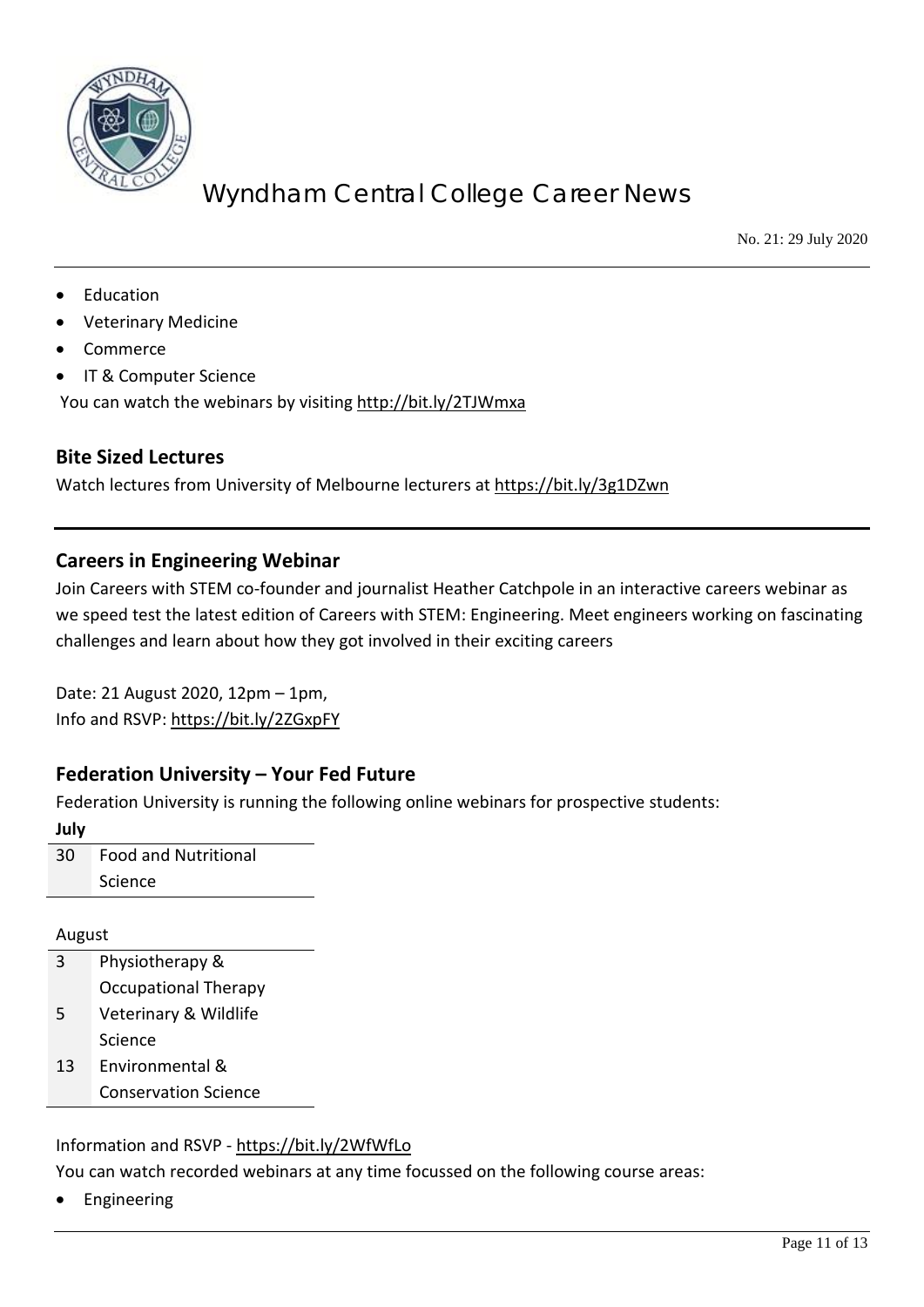

No. 21: 29 July 2020

- Social Work
- Business & IT
- Criminal Justice and Criminology
- **Teaching**
- Sport, Physical and Outdoor Education
- International Sport Management
- Science
- Community & Human Services
- Arts / Social Sciences
- Communication Design
- Visual and Fine Arts
- Nursing
- Scholarships & Virtual campus tours
- Pathways

Visi[t https://bit.ly/3fp9Yqh](https://bit.ly/3fp9Yqh)

#### **RMIT University – Discover What's Next Series**

RMIT University is running the following online session for prospective students in July:

30 Property, Building & Construction

Information and RSVP - <https://bit.ly/2M0UGeg>

Access recorded webinars from previous events at the virtual open day running on 8 & 9 August. You can watch the Flight Training and Aviation webinar at<https://bit.ly/2ZJr9NQ>

### **Tertiary Information Service (TIS)**

TIS is running the following online information session for students in July:

#### 29 VTAC applications

Information and RSVP,<https://bit.ly/2NoSH3W>